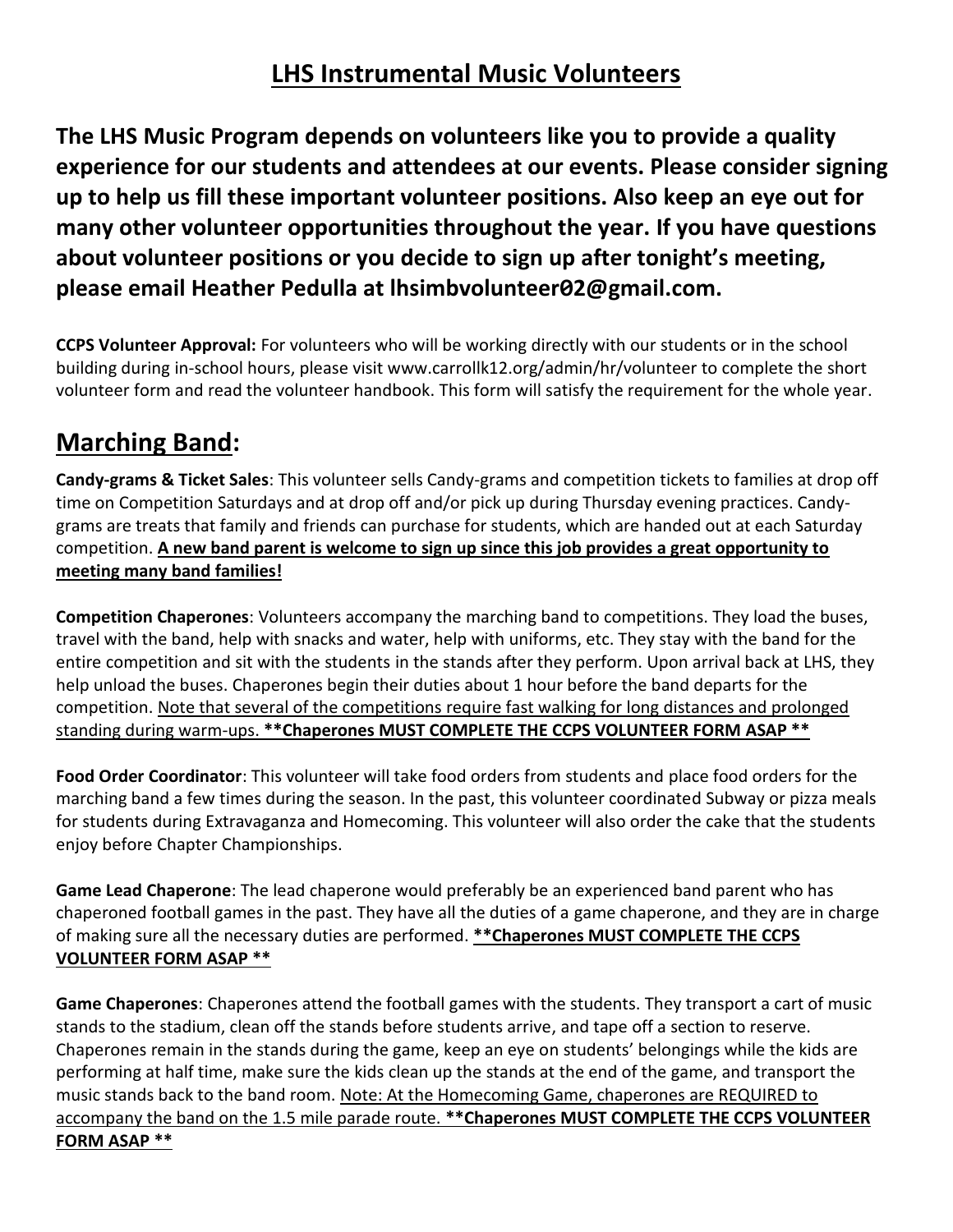**Pit & Prop Crew**: Members help with building the marching band props over the summer. During the season, the crew is responsible for loading the pit & prop trucks, assembling the props at competition locations, transporting the props and pit equipment to the field, helping students move the equipment on to the field, transporting the equipment back to the loading area after the performance, disassembling the props, reloading the trucks, and storing the props and pit equipment back at Liberty High School. For football games, the procedure is similar, but no truck loading/unloading is necessary. You DO NOT need to be able to attend all of the performances to join the crew. Glen Lee supervises the crew and will send out emails with the details for each performance and you can let him know if you will or will not be able to help for that performance. The Pit & Prop crew is a fun group, and they provide themselves with a potluck meal to enjoy at competitions. It's a great way to meet other band families. **No experience or special expertise is needed, and EVERYONE is welcome to join!**

**Videographer**: The videographer will attend competitions and record Liberty's performance. No special expertise is required!

**White Pants Washers**: These volunteers wash the white uniform pants after competitions. Lorraine Layton will give you specific instruction on how to care for the pants, and she will distribute pants to the volunteers after competitions and coordinate their return each week.

#### **Extravaganza:**

**Extravaganza Lead Shadow**: These volunteers will work with the current Extravaganza Lead before and during the 2021 Extravaganza Show to learn how to run the event. They will take over the event for the 2022 Extravaganza show, but the current lead will still be able to assist as needed. **\*\*It is critical that we fill this position ASAP and anyone is welcome to sign up!\*\***

**Concessions Lead**: This volunteer will purchase food for the concession stand before the event, be in charge of set up and clean up the concession area, and manage the concession stand and volunteers during the event. We will put you in touch with a former concession lead to answer your questions.

**Directors Buffet Lead**: The directors buffet lead coordinates donations for the buffet and is in charge of set up, serving, and clean up during the event. There will be many volunteers to assist the lead on the day of the event. This buffet is for the directors and staff of the visiting marching band to enjoy in the LHS cafeteria.

**Trophy Coordinator**: In coordination with the Extravaganza Lead, this volunteer acquires trophies for our home competition.

# **Craft Fair:**

**Assistant to Craft Fair Chairperson**: The assistant will help the chairperson with replying to emails and vendor questions. The busiest periods are the month before and the month after the fairs. Upcoming fairs are scheduled on November 20, 2021 and March 26, 2022.

**Craft Fair Concessions Lead:** The concessions lead will purchase food for the concession stand before the event, be in charge of set up and clean up the concession area, and manage the concession stand and volunteers during the event. We will put you in touch with a former concession lead to answer your questions.